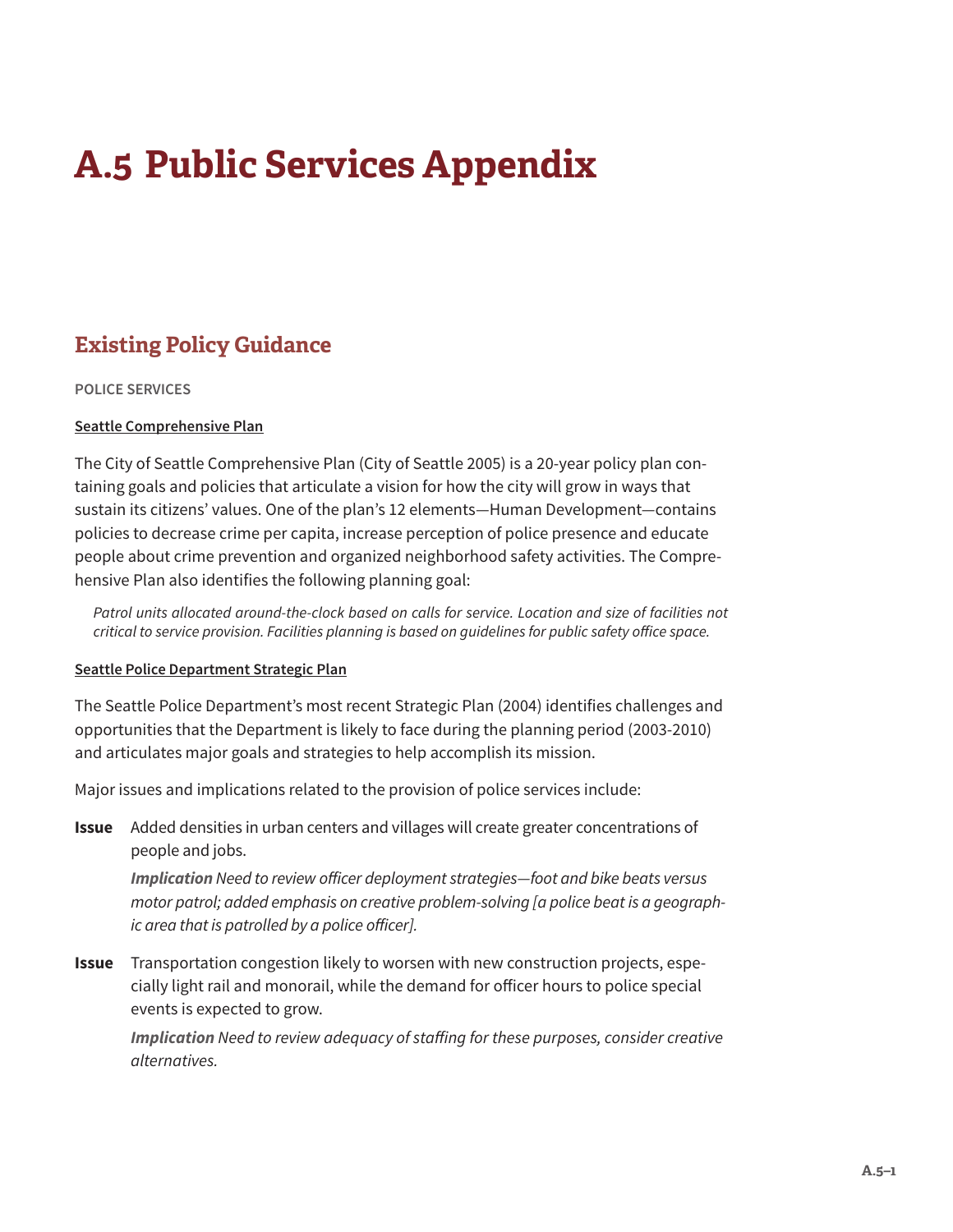FACT SHEET 1. SUMMARY 2. ALTERNATIVES 3. ANALYSIS 4. REFERENCES **APPENDICES**

**A.5 Public Services**

Seattle Comprehensive Plan Update **Draft EIS** May 4, 2015

## The following goal and strategies address the provision of police services:

**Goal 1** *Strengthen Geographic Integrity: Respectful, professional and dependable law enforcement is built from the "ground-up" by officers who have a strong connection to the people they serve. SPD is pursuing a set of strategies designed to ensure that officers identify with discrete geographic areas and are deployed in these areas in a manner that enhances their capacity to interact effectively with those who live, work, visit and attend school there. These strategies are, as follows:*

- *• Redraw police beats to focus officer attention in limited geographic areas that they can come to know very well.*
- *• Review call priorities and dispatch protocols to reduce unproductive deployment, ensure adequate coverage and free up officer time for community engagement and proactive and preventive enforcement actions.*
- *• Develop resources and models for effective public engagement by officers.*

### **Seattle Police Department Neighborhood Policing Staffing Plan**

The Seattle Police Department Neighborhood Policing Staffing Plan (2007) was developed in response to the variability of meeting the response time goal of 7 minutes, workload imbalance and limited time spent by patrol officers on proactive and problem solving activities. The Plan recommends the following approaches to resolve these issues:

- Addition of 154 patrol officers between 2005 and 2012, a 25 percent increase, to help meet the targets for faster response time and more time spent on proactive problem solving. Forty-five patrol officers were authorized for hire in advance of the plan.
- Revise patrol officers' work shifts to match the workload.
- Redraw patrol beats to allow for more balanced and effective deployment of patrol officers.

#### **FIRE AND EMERGENCY MEDICAL SERVICES**

### **Seattle Comprehensive Plan**

The City of Seattle Comprehensive Plan (City of Seattle 2005) contains policies in the Human Development Element to reduce environmental threats and hazards to health in the community. The Comprehensive Plan also identifies the following planning goal:

*Maintain a response time of 4 minutes or less to 90 percent of all fire and emergency medical service (EMS) emergencies.*

### **Seattle Fire Department Strategic Plan**

The Seattle Fire Department regularly evaluates their response times and forecasts workload demands consistent with Strategy 3 of their 2012 Strategic Plan (Seattle Fire Department 2012b):

**Strategy 3** *Conduct periodic evaluations of the deployment model and revise the model as needed.* 

*Action Steps:* 

*• Establish a standing committee to review and annually evaluate the deployment model.*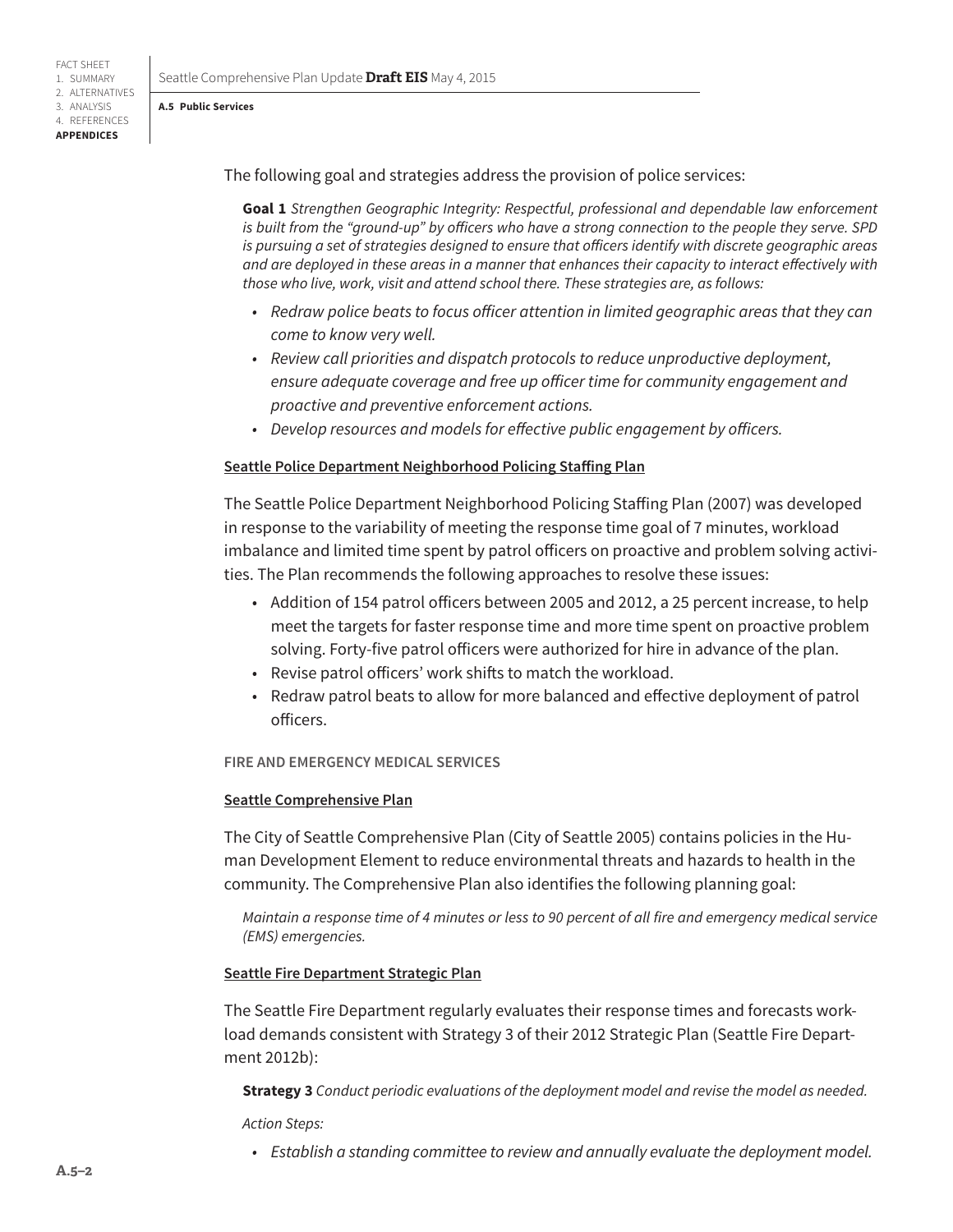#### FACT SHEET 1. SUMMARY 2. ALTERNATIVES 3. ANALYSIS

4. REFERENCES **APPENDICES**

**A.5 Public Services**

- *• Establish and prioritize deployment outcome objectives such as reducing response times and optimizing coverage to high risk areas and target populations.*
- *• Compile historical data, perform trend analysis and forecast deployment workloads.*

#### **PARKS AND RECREATION**

#### **Seattle Comprehensive Plan**

The City of Seattle Comprehensive Plan (City of Seattle 2005) contains goals and policies that encourage the location and expansion of parks in urban villages and urban centers and a network of connections linking urban centers, urban villages and the regional open space system. Most neighborhood plans identified in the Neighborhood Planning Element also contain policies that address the need for preserving and expanding the parks and open space system. The following are key goals and policies from the Seattle Comprehensive Plan that address the provision of parks and open space:

#### **Urban Village Element**

*Goal UVG39 Enhance the urban village strategy through the provision of:* 

- *1. Amenities in more densely populated areas*
- *2. Recreational opportunities for daytime populations in urban centers*
- *3. Mitigation of the impacts of large scale development*
- *4. Increased opportunities to walk regularly to open spaces by providing them close by*
- *5. Connections linking urban centers and villages, through a system of parks, boulevards, community gardens, urban trails and natural areas*
- *6. A network of connections to the regional open space system*
- *7. Protected environmentally critical areas*
- *8. Enhanced tree canopy and understory throughout the city*

#### **Capital Facilities Element**

*Policy CF9 Encourage the location of new community based capital facilities, such as schools, libraries, neighborhood service centers, parks and playgrounds, community centers, clinics and human services facilities, in urban village areas. The City will consider providing capital facilities or amenities in urban villages as an incentive to attract both public and private investments to an area.*

#### **Cultural Resource Element**

*Policy CR4 Continue Seattle's long tradition of providing a rich variety of public open spaces, community gardens and public facilities to provide residents with recreational and cultural opportunities, promote environmental stewardship and attract desirable economic development.*

*Policy CR7 Promote the development or expansion of cultural facilities, including libraries, schools, parks, performing arts and art exhibition facilities, museums and community centers, in areas designated as urban villages and urban centers.*

#### **Seattle Department of Parks & Recreation Development Plan**

The Seattle Department of Parks and Recreation (Parks) last updated its comprehensive plan in November 2011. The 2011 Development Plan is a revision of the original 1993 Parks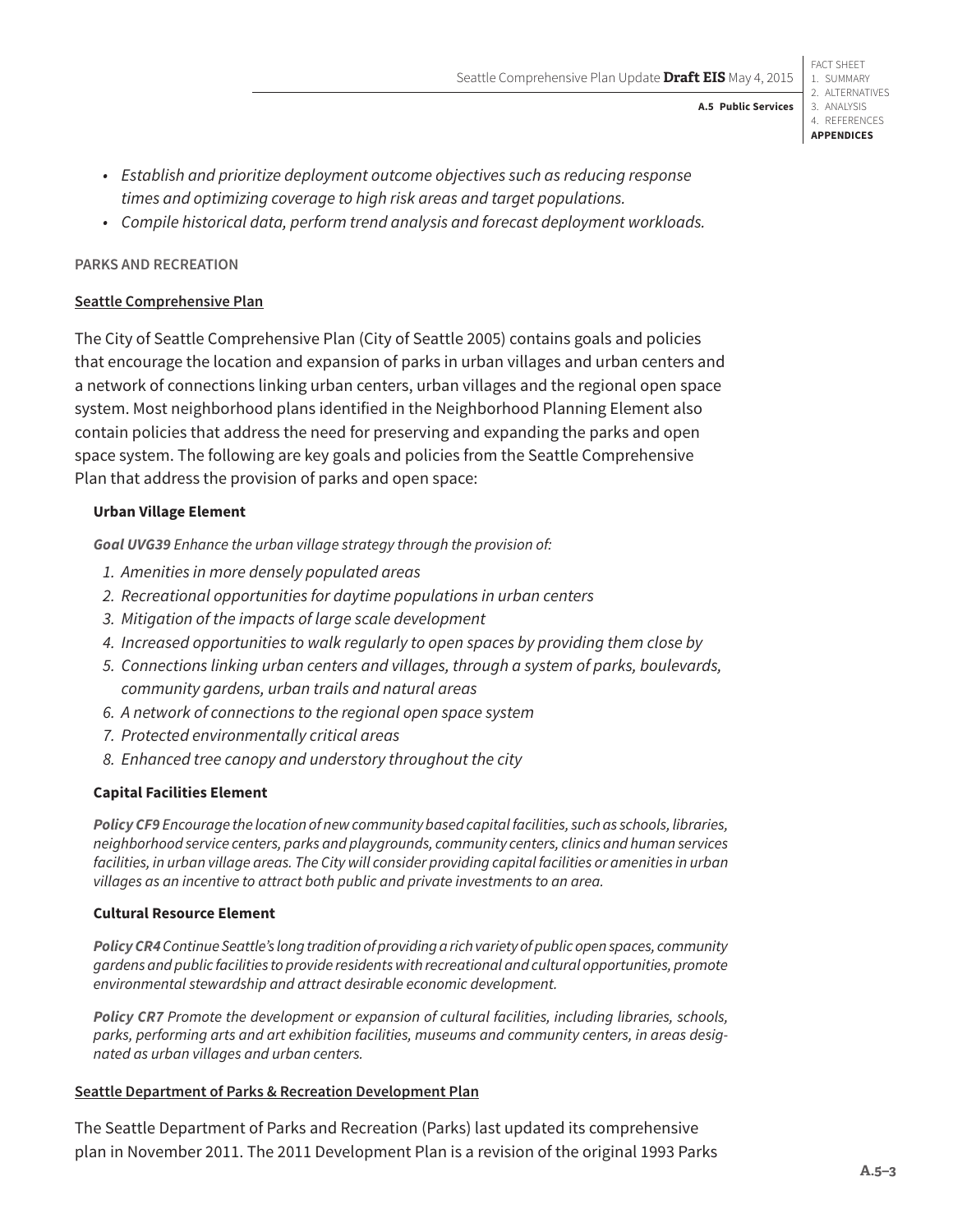#### **A.5 Public Services**

FACT SHEET 1. SUMMARY 2. ALTERNATIVES 3. ANALYSIS 4. REFERENCES **APPENDICES**

> COMPLAN that addressed open space, park and recreation services for a 10– to 20–year time frame (Seattle Parks and Recreation 2011b). The document was revised in 2000 and again in 2006, and will be updated in 2016. The 2011 Development Plan describes Parks' acquisition and development goals and policies through 2017. The document also incorporates the City's 2011–2016 Capital Improvement Program for parks and recreation facilities. The following are key goals and objectives that address the provision of parks and open space:

*Goal 1 Provide recreation and learning opportunities by providing and maintaining an adequate balance of parks, open spaces, recreational facilities and programs tailored to their need to promote respite, socialization and education.*

*Objective 1.1 Provide for the number and distribution of park and recreation facilities based upon community demands and consideration of distribution guidelines as presented later in this document.*

*Objective 1.3 Provide and maintain a sufficient geographic distribution of facility and park amenities that support programming such as art, music and environmental education.*

*Goal 3 Acquire property for parks and open space to fill the identified gaps in usable open space and to manage future growth and change consistent with the City's growth management goals and policies as outlined in the City's Comprehensive Plan.*

*Objective 3.1 Plan for preservation and acquisition of other open space on a geographic basis. The quantity of open space will be based upon the following considerations:*

- *1. Distribution guidelines presented later in this document.*
- *2. Usable open space as identified in the Parks 2010 Open Space Gap Analysis report.*
- *3. The open space functions of boulevard trails, green streets and public shoreline access in meeting open space needs shall be recognized. A distribution guideline for shorelines is presented later in this document.*
- *4. Unique characteristics of properties, user patterns (local, citywide and regional) and densities in the analysis of open space needs shall be considered.*
- *5. Available opportunities, long-term budget impacts and priorities as established in the City's Comprehensive Plan shall be considered in each potential acquisition.*

*Objective 3.4 In general, priority for the expansion of the open space network shall be given to areas of the City subject to population growth, including urban villages targeted for the largest share of residential growth and those areas not adequately served at present according to the population-based goals for open space.*

#### **Seattle Parks Legacy Plan**

The Seattle Parks Legacy Plan establishes a strategic direction for the future to ensure that Seattle parks and facilities are accessible, full of opportunity, and financially and environmentally sustainable for everyone who wants to use them. The Parks Legacy Plan includes a detailed data assessment of parks operations, recreation programs, maintenance costs, and public input on Seattle's park system. The Parks Legacy Plan also includes goal statements regarding planning and development, recreation, regional/specialty parks, maintenance, and department-wide policies.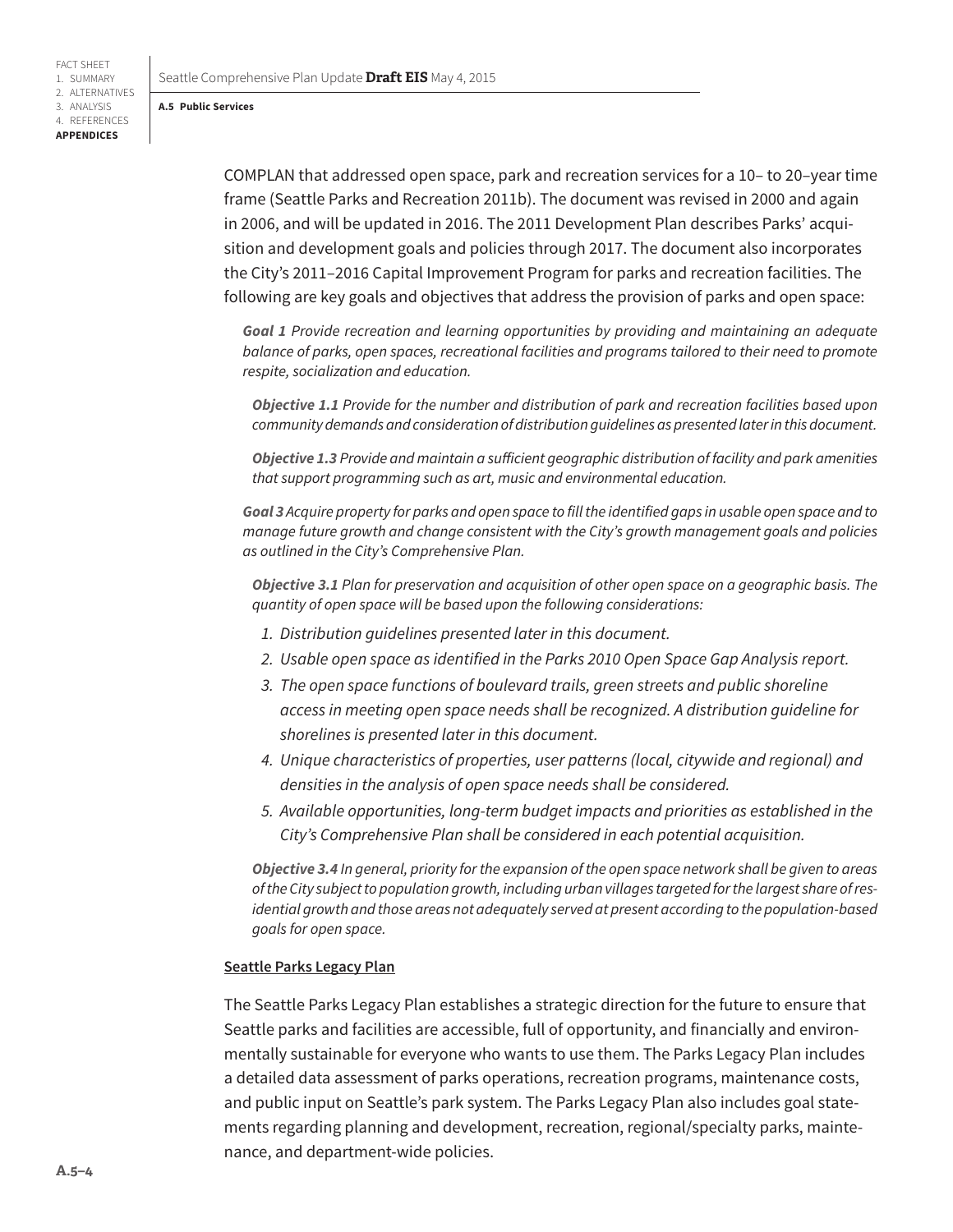**A.5 Public Services**

**Neighborhood Park Plans**

Neighborhood park plans were developed for First Hill Urban Center, North Downtown and University District (Seattle Parks and Recreation 2004; 2005a; 2005b). These park plans identify approaches to addressing existing and projected open space deficits according to the standards of the Comprehensive Plan. The Downtown Parks Renaissance report is another neighborhood plan that provides recommendations to revitalize existing parks in downtown (Seattle Parks and Recreation 2006).

**PUBLIC SCHOOLS**

#### **Seattle Comprehensive Plan**

The City of Seattle Comprehensive Plan (City of Seattle 2005) contains goals and policies directing the City to encourage the location and expansion of schools in urban villages and urban centers and the improvement of the multi-modal transportation system to increase access to schools. In the Neighborhood Planning Element, most neighborhood plans have included policies that address the need for safe access to schools and, for a few neighborhoods, the need for new school facilities. The following are key goals and policies from the Seattle Comprehensive Plan that reference public school services:

#### **Land Use Element**

*Goal LUG67 Provide opportunities for residents of transit communities to lower their cost of living by providing safe and convenient walking or transit access to employment, education and goods and services to meet their daily needs.*

*Goal TG13 Provide mobility and access by public transportation for the greatest number of people to the greatest number of services, jobs, educational opportunities and other destinations.*

*Policy T30 Improve mobility and safe access for walking and bicycling, and create incentives to promote non-motorized travel to employment centers, commercial districts, transit stations, schools and major institutions and recreational destinations.* 

*Policy T33 Accelerate the maintenance, development and improvement of pedestrian facilities, including public stairways. Give special consideration to: a) access to recommended school walking routes.* 

#### **Capital Facilities Element**

*Policy CF9 Encourage the location of new community based capital facilities, such as schools, libraries, neighborhood service centers, parks and playgrounds, community centers, clinics and human services facilities, in urban village areas. The City will consider providing capital facilities or amenities in urban villages as an incentive to attract both public and private investments to an area.*

*Policy CF15 Work with the School District to encourage siting, renovation and expansion of school facilities in areas that are best equipped to accommodate growth.* 

#### **Human Development Element**

*Policy HD19 Work with community colleges, universities and other institutions of higher learning to promote life-long learning opportunities for community members and encourage the broadest possible*